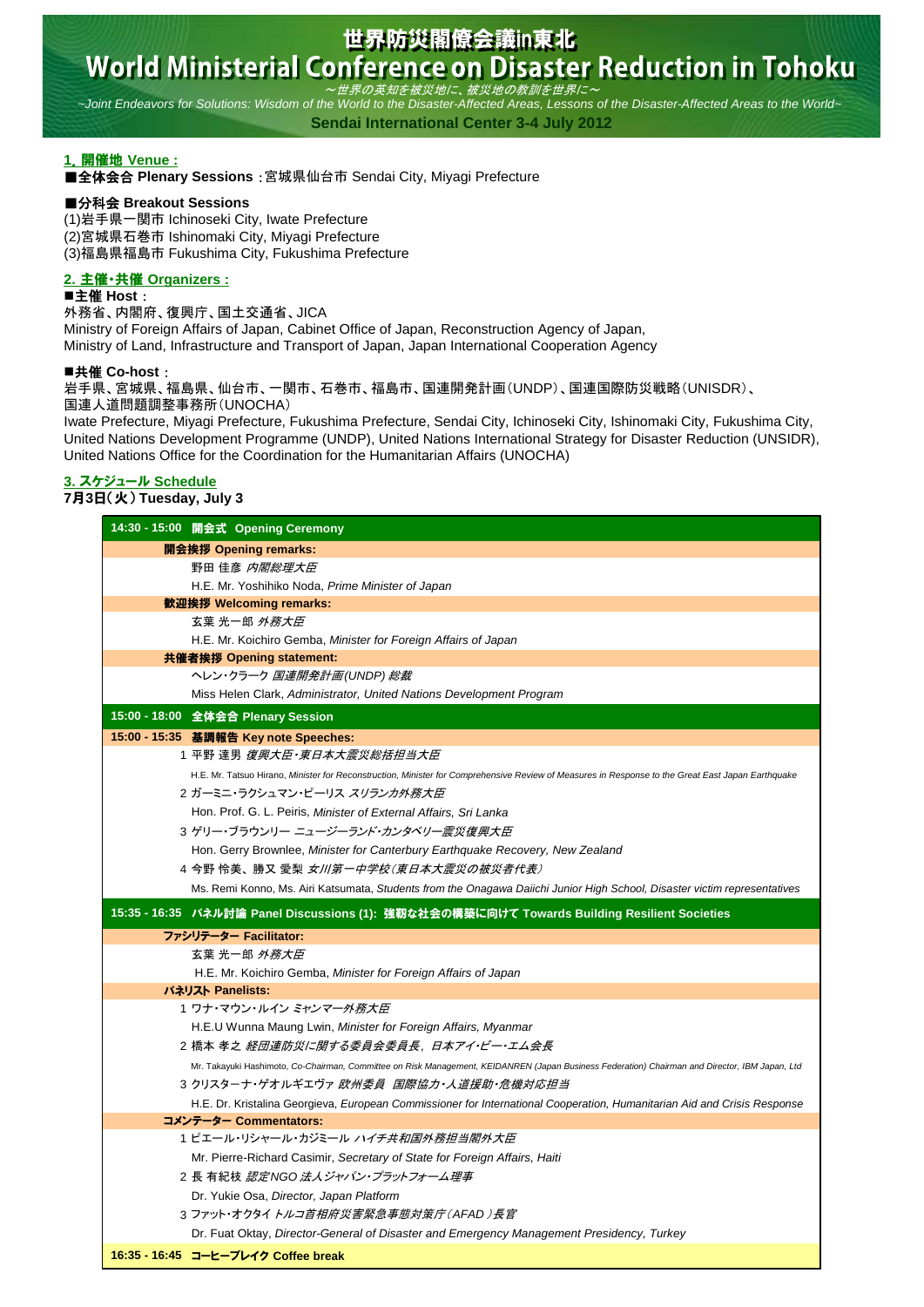| 16:45 - 18:00 パネル討論 Panel Discussions(2): 防災の主流化のために求められることとは Towards Mainstreaming Disaster Reduction                                              |  |  |
|-----------------------------------------------------------------------------------------------------------------------------------------------------|--|--|
| ファシリテーター Facilitator:                                                                                                                               |  |  |
| ヘレン・クラーク UNDP 総裁                                                                                                                                    |  |  |
| Miss Helen Clark, Administrator, United Nations Development Program                                                                                 |  |  |
| パネリスト Panelists:                                                                                                                                    |  |  |
| 1 モハメド・バズム ニジェール外務大臣                                                                                                                                |  |  |
| H.E. Mr. Mohamed Bazoum, Minister of State, Minister of Foreign Affairs, Cooperation, African Integration and Overseas Nigeriens, Republic of Niger |  |  |
| 2 サン・シャオシェン 中国民政副部長                                                                                                                                 |  |  |
| H.E. Dr. Sun Shaocheng, Vice Minister of Civil Affairs, China                                                                                       |  |  |
| 3 近衞 忠照 IFRC <i>会長</i>                                                                                                                              |  |  |
| Mr. Tadateru Konoe, President, IFRC                                                                                                                 |  |  |
| コメンテーター Commentators:                                                                                                                               |  |  |
| 1 ディーパック・オブライ カナダ外務大臣政務官                                                                                                                            |  |  |
| Mr. Deepak Obhrai, Parliamentary Secretary to the Minister of Foreign Affairs, Canada                                                               |  |  |
| 2 ボルタイレ・カズミン フィリピン国防大臣                                                                                                                              |  |  |
| H.E. Mr. Voltaire Gazmin, Secretary of National Defence, Philippines                                                                                |  |  |
| 3 伊藤 敬幹 <i>仙台市副市長</i>                                                                                                                               |  |  |
| Mr. Yukimoto Ito, Vice Mayor of Sendai City                                                                                                         |  |  |
| 4 オルベンガ・アヨデジ・アシル ナイジェリア外務大臣                                                                                                                         |  |  |
| H.E. Amb. Olugbenga Ayodeji Ashiru, Minister for Foreign Affairs, Nigeria                                                                           |  |  |
| 18:30 - 20:30 玄葉 光一郎 外務大臣 歓迎レセプション Reception hosted by H.E. Mr. Koichiro Gemba, Minister for Foreign Affairs of Japan                               |  |  |

# **7**月**4**日(水) **Wednesday, July 4**

視察+分科会(一関、石巻、福島)へバスで移動(別紙「分科会プログラム」参照) Participants will move to Site Tour and Breakout Sessions by bus. (\*Please see the Breakout Sessions Program for detail.)

# **09:30-10:30:** 視察 **Site Tour**

## **11:00-13:00:** 分科会 **Breakout Sessions:**

- (1) 岩手県一関市 Ichinoseki City, Iwate Prefecture
- (2) 宮城県石巻市 Ishinomaki City, Miyagi Prefecture
- (3) 福島県福島市 Fukushima City, Fukushima Prefecture

| 15:45 - 17:30 全体会合 Plenary Session                                                                                                          |
|---------------------------------------------------------------------------------------------------------------------------------------------|
| 分科会からの報告 Report of the Outcome of the Breakout Sessions:                                                                                    |
| 1 マルガレータ・ワルストロム 国連国際防災戦略, 事務総長特別代表・防災担当                                                                                                     |
| Ms. Margareta Wahlström, Special Representative of the Secretary-General for Disaster Risk Reduction                                        |
| 2 ジョーダン・ライアン UNDP 危機予防復興局長                                                                                                                  |
| Mr. Jordan Ryan, Director of the Bureau for Crisis Prevention and Recovery, UNDP                                                            |
| 3 河田 恵昭 <i>関西大学教授</i>                                                                                                                       |
| Prof. Yoshiaki Kawata, Kansai University                                                                                                    |
| パネル討論 Panel discussions(3): 防災の新たな国際的行動枠組に求められることは<br>What is required for a new international framework for action for disaster reduction? |
| ファシリテーター Facilitator:                                                                                                                       |
| 玄葉 光一郎 <i>外務大臣</i>                                                                                                                          |
| H.E. Mr. Koichiro Gemba, Minister for Foreign Affairs, Japan                                                                                |
| パネリスト Panelists:                                                                                                                            |
| 1 ハッサン・ダラール・フファネ ジブチ内務大臣                                                                                                                    |
| H.E. Mr. Hassan Darar Houffaneh, Minister of Interior, Djibouti                                                                             |
| 2 マルガレータ・ワルストロム 国連国際防災戦略. 事務総長特別代表・防災担当                                                                                                     |
| Ms. Margareta Wahlström, Special Representative of the Secretary-General for Disaster Risk Reduction                                        |
| 3 中川 正春 内閣府防災担当大臣                                                                                                                           |
| H.E. Mr. Masaharu Nakagawa, Minister of State for Disaster Management, Cabinet Office of Japan                                              |
| 4 クレイ・フォラウ・ソアラオイ ソロモン外務大臣                                                                                                                   |
| Hon. Clay Forau Soalaoi, Minister for Foreign Affairs and External Trade, Solomon Islands                                                   |
| コメンテーター Commentators:                                                                                                                       |
| 1 ソマート・ポンセナー ラオス公共事業・運輸大臣                                                                                                                   |
| H.E. Mr. Sommad Pholsena, Minister of Public Works and Transport, Lao People's Democratic Republic                                          |
| 2 堂道 秀明 JICA 副理事長                                                                                                                           |
| H.E. Mr. Hideaki Domichi, Senior Vice President, Japan International Cooperation Agency                                                     |
| 3 マリー・シャシダハル・レディ インド国家災害対策委員会副委員長                                                                                                           |
| H.E. Mr. Marri Shashidhar Reddy, Vice Chairman, National Disaster Management Authority, India                                               |
| 17:15<br><b>Closing Ceremony</b>                                                                                                            |
| 総括コメント Final Comments                                                                                                                       |
| 中川 正春 内閣府防災担当大臣                                                                                                                             |
| H.E. Mr. Masaharu Nakagawa (Minister of State for Disaster Management, Cabinet Office of Japan)                                             |
| 閉会宣言 Closing Remarks:<br>玄葉 光一郎 <i>外務大臣</i>                                                                                                 |
| H.E. Mr. Koichiro Gemba, Minister for Foreign Affairs, Japan                                                                                |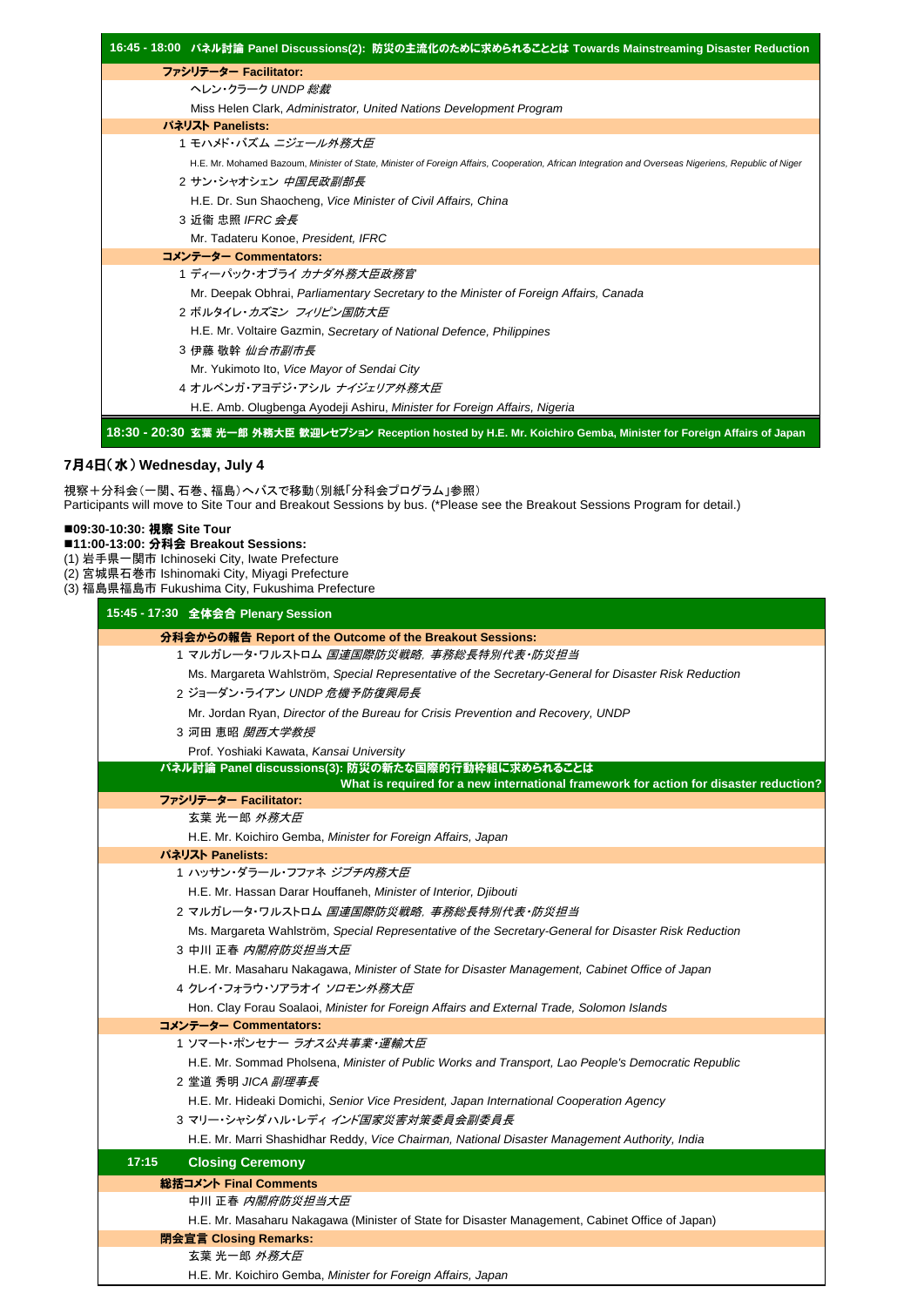# 世界防災閣僚会議in東北<br>World Ministerial Conference on Disaster Reduction in Tohoku

**Breakout Session1-3 4 July 2012** ~世界の英知を被災地に、被災地の教訓を世界に~ *~Joint Endeavors for Solutions: Wisdom of the World to the Disaster-Affected Areas, Lessons of the Disaster-Affected Areas to the World~* 

## **7**月**4**日(水) **Wednesday, July 4**

#### ■09:30-10:30: 視察 Site Tour

- **11:00-13:00:** 分科会 **Breakout Sessions:**
- (1) 岩手県一関市 Ichinoseki City, Iwate Prefecture
- (2) 宮城県石巻市 Ishinomaki City, Miyagi Prefecture
- (3) 福島県福島市 Fukushima City, Fukushima Prefecture

#### 分科会**1 Breakout Session 1:**岩手県コース 分科会:一関市、視察:平泉 **Ichinoseki-City, Iwate Prefecture** やがてくるその日のために -予防、減災 *Prevention and risk reduction before disasters hit*

| 9:30 - 10:30 Site Tour: 平泉・中尊寺視察 Chusonji-Temple in Hiraizumi                                                         |
|-----------------------------------------------------------------------------------------------------------------------|
|                                                                                                                       |
| 11:00 - 13:00 分科会 Breakout Session                                                                                    |
| 冒頭挨拶 Opening Remarks:                                                                                                 |
| 1 津川 祥吾 復興庁政務官                                                                                                        |
| Mr. Shogo Tsugawa, Parliamentary Vice-Minister for Reconstruction Agency                                              |
| 2 佐々木 幸弘 <i>岩手県政策地域部副部長兼地域振興室長</i>                                                                                    |
| Mr. Yukihiro Sasaki, Deputy Director General, Department of Policy and Regional Affairs, Iwate Prefecture             |
| 3 勝部 修 <i>一関市長</i>                                                                                                    |
| Mr. Osamu Katsube, Mayor of Ichinoseki-City                                                                           |
| パネル討論 Panel discussions:「災害前」の備えが出来た強靭な社会とは What is a Resilient Society that is prepared against disasters?           |
| ファシリテーター Facilitator:                                                                                                 |
| マルガレータ・ワルストロム 国連防災戦略、事務総長特別代表・防災担当                                                                                    |
| Ms. Margareta Wahlström, Special Representative of the Secretary-General for Disaster Risk Reduction                  |
| パネリスト Panelists:                                                                                                      |
| 1 リ トゥイ カンボジア国家災害対策委員会副委員長                                                                                            |
| H.E. Dr. Ly Thuch, Senior Minister, Second Vice President of the National Committee for Disaster Management, Cambodia |
| 2 奥田健 <i>国土交通省副大臣</i>                                                                                                 |
| H.E. Mr. Ken Okuda, Parliamentary Senior Vice-Minister of Ministry of Land, Infrastructure and Transport, Japan       |
| 3多田一彦 遠野まごころネット理事長                                                                                                    |
| Mr. Kazuhiko Tada, Director, Tono Magokoro Net (NPO)                                                                  |
| 4 フェルナンド・ベゼーラ・ジ・ソーザ・コエーリョ ブラジル国家統合大臣                                                                                  |
| H.E. Mr. Fernando Bezerra de Souza Colheo, Minister of National Integration, Brazil                                   |
| コメンテーター Commentators:                                                                                                 |
| 1 アルメン・エリツァン アルメニア非常事態大臣                                                                                              |
| Dr. Armen Yeritsyan, Minister of Emergency Situations, Armenia                                                        |
| 2 アルハジ・モハメッド・シディ・サニ ナイジェリア国家緊急管理局庁長官                                                                                  |
| Alhaji Muhanmad Sidi Sani, Director General, Natural Emergency Management, Nigeria                                    |
| 3 今村 文彦 <i>東北大学教授</i>                                                                                                 |
| Prof. Fumihiko Imamura, Tohoku University                                                                             |
| 4 ハートウィグ・シェーファー 世界銀行持続可能な開発ネットワーク業務戦略担当局長                                                                             |
| Dr. Hartwig Schafer, Director, Strategy and Operations Sustainable Development Network, The World Bank                |
| 5 林 康雄 JR 東日本常務取締役                                                                                                    |
| Mr. Yasuo Hayashi, Executive Director, East Japan Railway Company                                                     |
| 6 ハイリディン・アブドゥラヒモフ タジキスタン非常事態委員会議長                                                                                     |
| Mr. Khayridin Abdurakhimov, Chairman of Committee of Emergency Situations and Civil Defence, Republic of Tajikistan   |